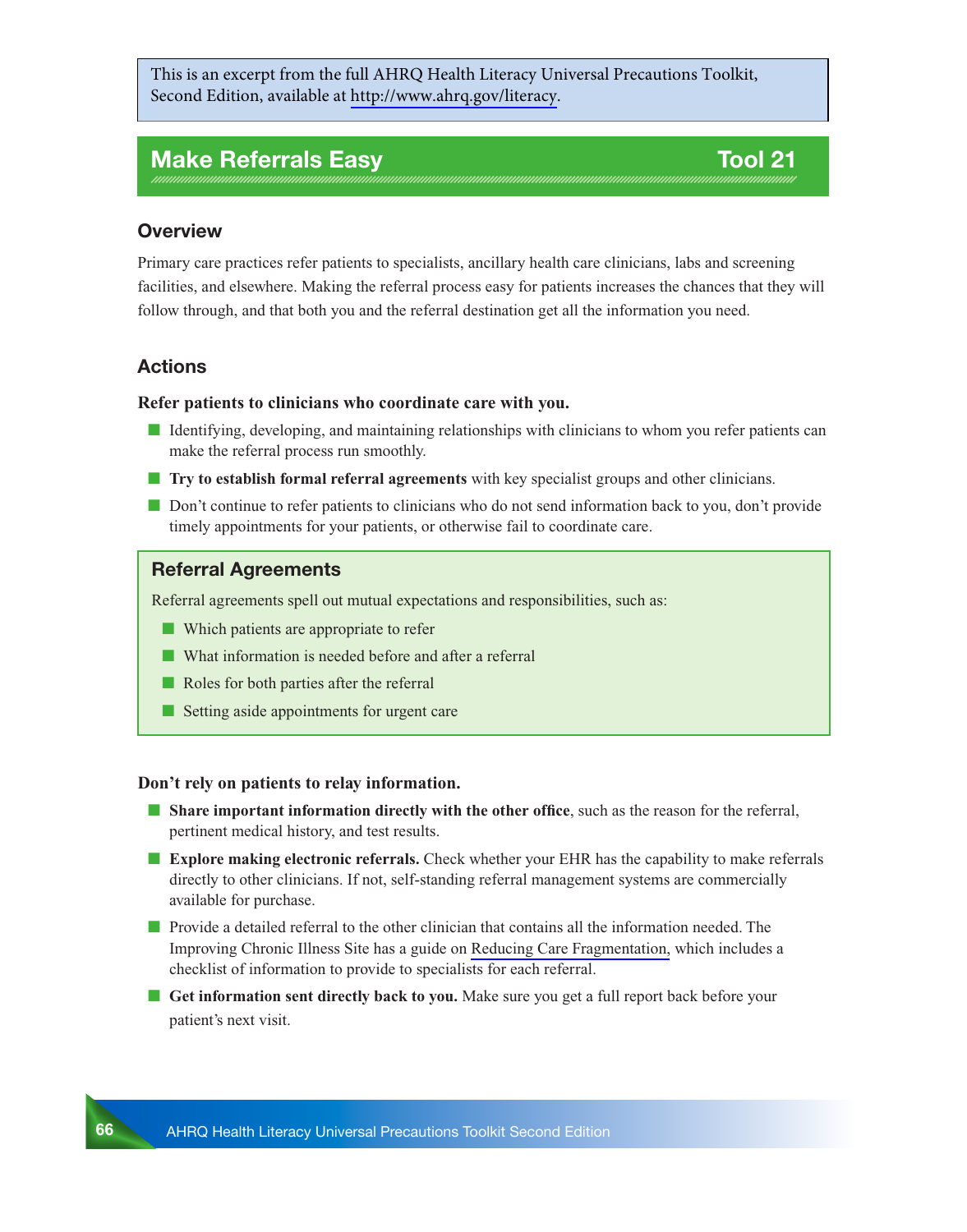### **Consider language barriers.**

- When making referrals for patients with limited English proficiency, **identify clinicians who are language concordant or have interpreter services**. See Tool 9: Address Language Differences for more information on language assistance.
- **Include information on your patient's language assistance needs** when making the referral.

### **Make sure the patient understands the reason for the referral.**

- **Explain why** the patient needs to be seen by someone else, and what might happen if he or she is not seen.
- In the case of tests, **explain how you and the patient will use the information** to diagnose, manage, or decide on treatments for health conditions.
- In the case of screenings, **give a clear explanation of the risks and benefits.** Ultimately, it's up to the patient as to whether or not to undergo any particular test or screening.
- **Use the teach-back method** (see Tool 5: Use the Teach-Back Method) to confirm patient understanding.
- Ask about and address any concerns or fears.

#### **Offer help with the referral.**

- Ask patients if they would like your office to make the initial phone call.
- If staff members are making appointments for patients, make sure they first find out when the patients are available.
- Ask patients about transportation and other barriers to their completing the referral. Discuss how they could overcome these barriers. Use Tool 18: Link Patients to Non-medical Support to refer them to other services that could support their completion of the referral.

# **Provide clear instructions.**

- For some referrals, patients will need to prepare in advance (e.g., fast, discontinue a medicine). Provide easy-to-understand instructions verbally and in writing.
- **Explain the referral process fully (e.g., how you and the other clinician will exchange information,** when the patient should return to your office).
- Give clear oral and written directions to get to the referral location.
- Use the teach-back method (see Tool 5) to confirm patient understanding.

#### **Follow up on referrals.**

- Confirm and document that the patient successfully completed the referral.
- Obtain information on the result of the referral and document in the medical record.
- Make sure the patient receives the results of any tests or screenings, even normal results.
- Provide patients positive feedback for completing referrals. Let patients see how you use the information obtained from tests or specialist visits.